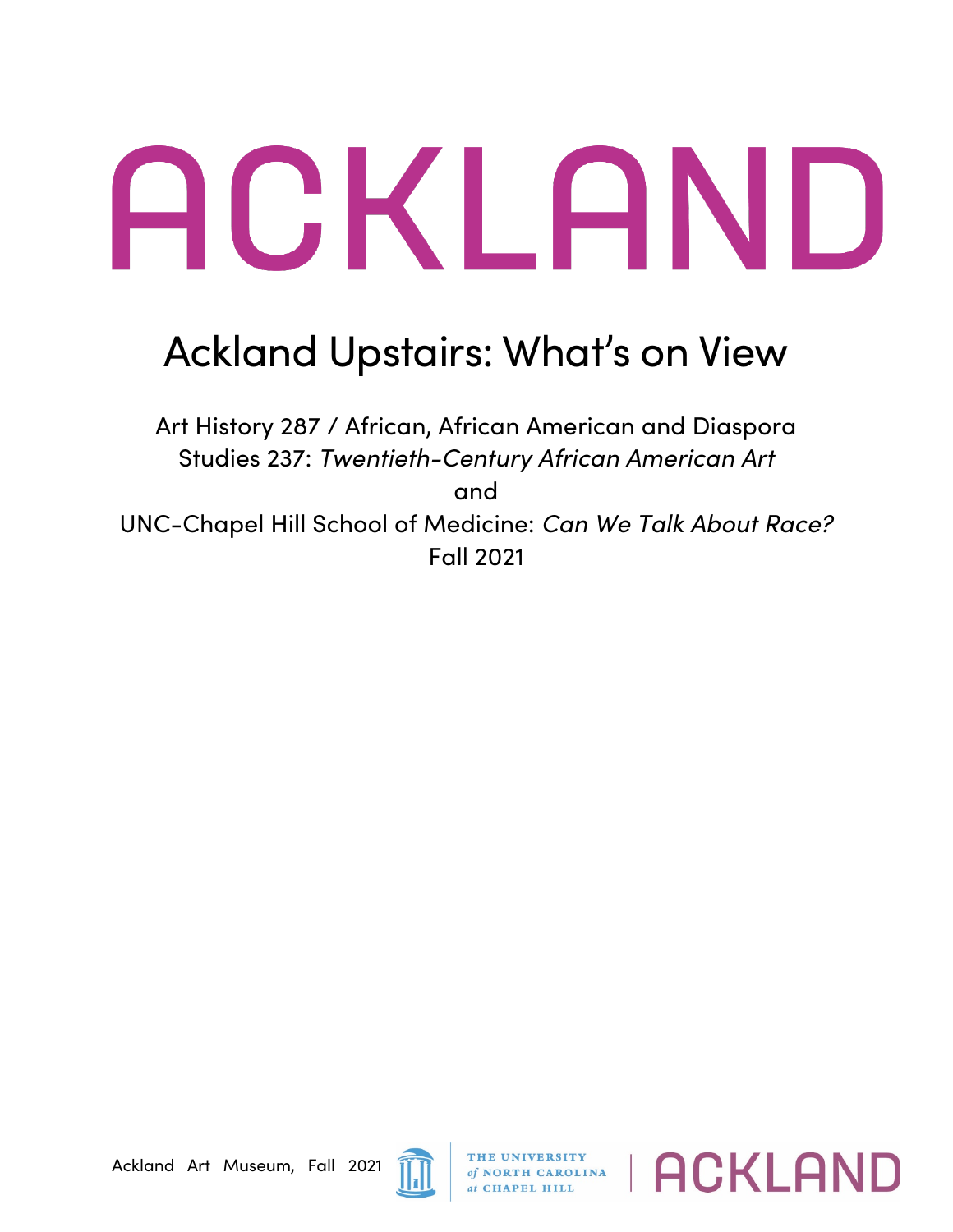| Glenn Ligon<br>American, born 1960<br>Untitled, 1992<br>etching<br>Ackland Fund, 2015.5.1b<br>Glenn Ligon<br>American, born 1960<br>Untitled, 1992<br>etching<br>Ackland Fund, 2015.5.1c                                                                                                                                                                                                                                                                                                               |  |
|--------------------------------------------------------------------------------------------------------------------------------------------------------------------------------------------------------------------------------------------------------------------------------------------------------------------------------------------------------------------------------------------------------------------------------------------------------------------------------------------------------|--|
| <b>Ellen Gallagher</b><br>American, born 1965<br><b>Detective Training, 2004</b><br>laser drawing with laser cutting on Japanese<br>paper<br>Gift of Charles M. and Susan Alyson Young<br>in honor of Tim Riggs, 2014.31                                                                                                                                                                                                                                                                               |  |
| James Lesesne Wells<br>American, 1902 - 1993<br>African Fetish III, mid-20th century?<br>woodcut<br>Gift of Daniel and Suzanne Geller, 98.20                                                                                                                                                                                                                                                                                                                                                           |  |
| Hale Aspacio Woodruff, American, 1900 -<br>1980 (artist)<br>Robert Hamilton Blackburn, American, 1920<br>- 2003 (printer)<br>Trusty on a Mule, 1931-46, printed 1996<br>linocut<br>Gift of Auldlyn Higgins Williams and E.T.<br>Williams, Jr. of Sag Harbor, NY in memory of<br>the Honorable Hannah Diggs Atkins, Winston<br>Salem, NC and Oklahoma City, OK, and in<br>honor of the Honorable Annie B. Kennedy,<br>former member of the Board of Regents,<br>University of North Carolina, 2013.23.6 |  |
| Jacob Lawrence<br>American, 1917 - 2000<br>John Brown, after long meditation, planned<br>to fortify himself somewhere in the<br>mountains of Virginia or Tennessee and<br>there make raids on surrounding<br><b>plantations, freeing slaves.</b> , no. 13 from <i>The</i><br>Legend of John Brown, 1977                                                                                                                                                                                                |  |



## THE UNIVERSITY of NORTH CAROLINA | ACKLAND